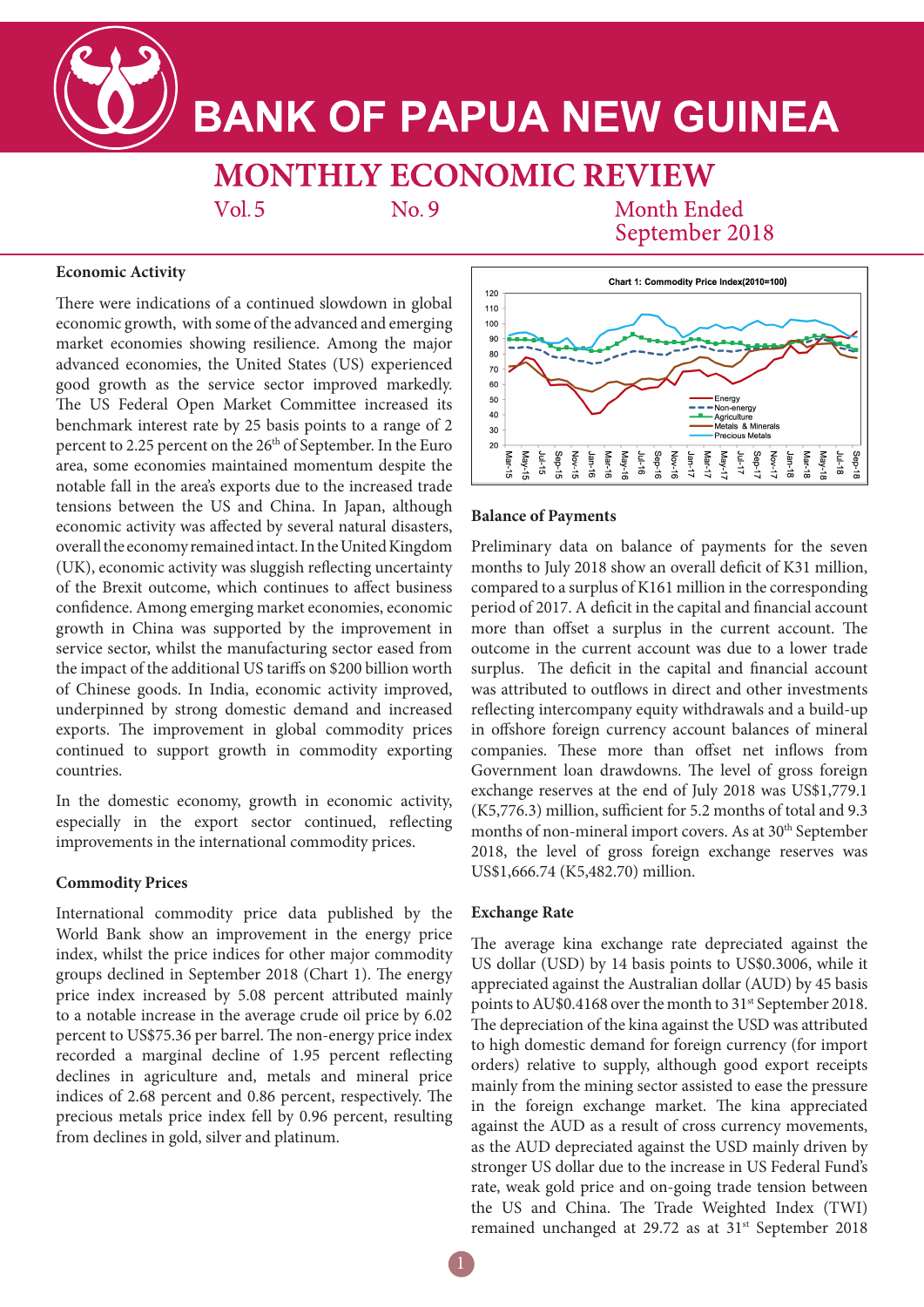(Chart 2).



#### **Inflation**

Annual headline Consumer Price Index (CPI) increased by 4.5 percent in the June Quarter of 2018, the same magnitude of increase as in the March quarter of 2018. All the expenditure groups recorded prices increases. Notable price increases were in the 'Health' expenditure group with 15.8 percent; 'Clothing and Footwear' with 9.6 percent; 'Recreation' with 8.7 percent; 'Household Equiptment' with 8.1 percent; 'Transport' with 7.3 percent and, 'Housing' and 'Resturants and Hotels' expenditure groups with 6.4 percent each. Other expenditure groups recorded marginal price increases. All the annual underlying inflation measures increased with Trimmed-mean inflation by 4.3 percent and Exclusion-based with 7.8 percent (Chart 3).



Annual headline Retail Price Index (RPI) increased by 4.7 percent over the twelve months to August 2018, compared to an increase of 2.3 percent in the corresponding period of 2017. This was due to price increases in the: 'Motor vehicle operation (petrol)' expenditure group of 21.5 percent; 'Food' and 'Drinks, tobacco, and betelnut' expenditure groups of 4.9 percent;, and 'Rents, council charges fuel/ power' expenditure group of 4.6 percent. Annual 'RPI exseasonal' increased by 2.7 percent over the twelve months to August 2018, compared to an increase of 4.2 percent in the corresponding period of 2017 (Chart 4).



Government revenue and international reserves at the Central Bank are expected to improve with the successful debut sovereign bond issuance of US\$500 million (K1.57 billion) in the international financial markets by the PNG Government and the budget support of US\$100 million from the Asian Development Bank (ADB).

Domestic Interest Rates & Monetary Aggregates

Over the month to 21<sup>st</sup> September 2018, the Central Bank Bill (CBB) rate for the 28-day term remained at 1.40 percent. There was no allocation for other terms. Treasury bill rates for the 182-day and 273-day terms remained at 4.73 percent and 6.76 percent, respectively, while the rate for the 364-day term increased to 8.07 percent from 8.05 percent. During the same period, the weighted average interest rates on wholesale deposits above K500,000 decreased except for the 90-day term rate. The weighted average rates for the 30-day, 60-day, 180-day, 273-day and 364-day terms decreased to 0.21 percent, 0.15 percent, 0.41 percent, 0.03 percent and 0.56 percent, respectively, from 0.46 percent, 0.20 percent, 1.68 percent, 0.20 percent and 1.62 percent. The rate for the 90-day term increased to 2.33 percent from 2.27 percent (Chart 5).



Broad money supply declined by 4.2 percent over the year to August 2018, compared to an increase of 5.5 percent over the corresponding period of 2017. This was due to declines in net claims on Government and net foreign assets of the banking system. Monetary base decreased by 9.7 percent in August 2018, compared to an increase of 10.3 percent in the corresponding month of 2017. This was mainly due to a fall in commercial banks' deposits held at the Central Bank.

Commercial bank lending to public non-financial corporations, other financial corporations and other resident sectors increased by K870.7 million to K13,485.3 million between end of 2017 and 21<sup>st</sup> September 2018. This mainly reflected advances to the retail, agriculture, service, construction, agriculture, transportation, and mining sectors. During the same period, the weekly average lending by banks increased by 3.3 percent to K12,969.5 million, while deposits decreased by K402.7 million to K20,707.5 million, reflecting withdrawals mainly by the petroleum, finance, agriculture, government, manufacturing, telecommunication, mining and service sectors. Over the year to 21st September 2018, the weekly average deposits decreased by 2.1 percent to K20,855.8 million.